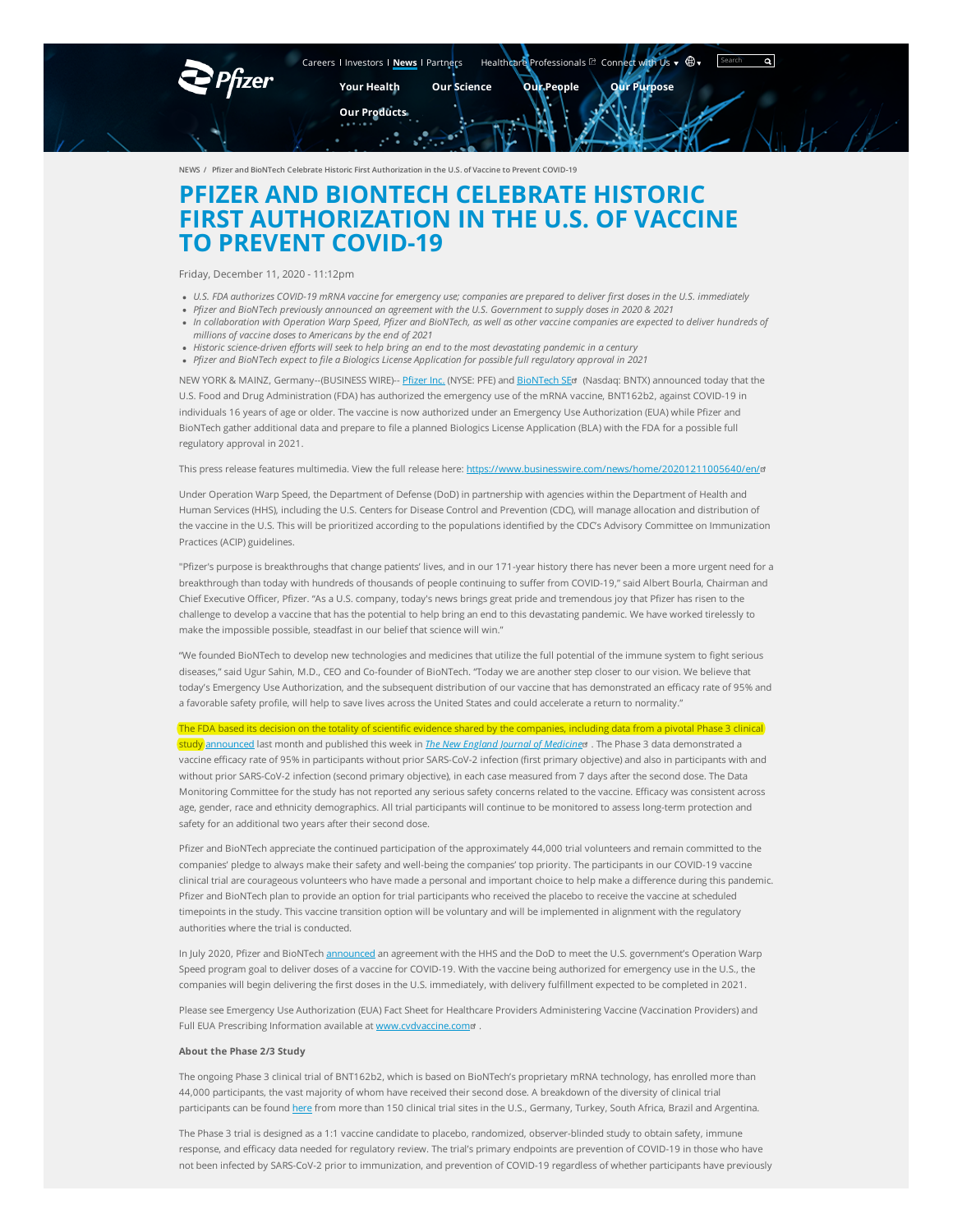been infected by SARS-CoV-2. Secondary endpoints include prevention of severe COVID-19 in those groups. The study also will explore prevention of infection by SARS-CoV-2, the virus that causes COVID-19.

Data from this study, including longer term safety, comprehensive information on duration of protection, efficacy against asymptomatic SARS-CoV-2 infection, and safety and immunogenicity in adolescents 12 to 17 years of age will be gathered in the months ahead. Additional studies are planned to evaluate BNT162b2 in pregnant women, children younger than 12 years, and those in special risk groups, such as the immunocompromised.

#### **Manufacturing and Delivery Capabilities**

Pfizer and BioNTech continue to work in collaboration with governments and Ministries of Health around the world that will distribute the vaccine, subject to country authorization or approval and terms of supply agreements, to help ensure it can reach those most in need as quickly as possible. The companies are leveraging Pfizer's leading vaccine manufacturing and distribution capabilities to quickly scale, manufacture and distribute large quantities of the vaccine at high quality, complementing BioNTech's mRNA manufacturing expertise gained over almost a decade. Pfizer has a 171-year track record of researching, developing, manufacturing and delivering innovative medicines and vaccines to patients in need. Pfizer and BioNTech are confident in their ability to deliver the vaccine to people in the U.S. Based on current projections, Pfizer's and BioNTech's combined manufacturing network has the potential to supply globally up to 50 million vaccine doses in 2020 and up to 1.3 billion doses by the end of 2021 (subject to manufacturing capacity and regulatory approval or authorization).

Pfizer is leveraging three of its U.S. manufacturing sites to produce the COVID-19 vaccine - Saint Louis, Missouri, Andover, Massachusetts, and Kalamazoo, Michigan. Pfizer's Pleasant Prairie, Wisconsin and Puurs, Belgium sites are also being used.

Pfizer has vast experience and expertise in cold-chain shipping and has an established infrastructure to supply the vaccine worldwide, including distribution hubs that can store vaccine doses for up to six months. The company's distribution is built on a flexible just-intime system that can ship the frozen vials quickly to designated points of vaccination at the time of need, minimizing the need for long term storage. Vaccination in a pandemic situation is expected to be rapid, and we do not expect that the product will need to be stored at any location for more than 30 days. To assure product quality, the companies have developed specially designed, temperaturecontrolled shippers for the vaccine, which can maintain recommended storage conditions (-70°C ±10°C) for extended periods of time with dry ice. The shipper can maintain temperature for 10 days unopened which allows for transportation to markets globally. Once open, a vaccination center may use the specially designed shippers as a temporary storage solution to maintain the recommended storage conditions (-70°C ±10°C) up to 30 days with re-icing every five days in accordance with the handling instructions. Each shipper contains a GPS-enabled thermal sensor to track the location and temperature of each vaccine shipment 24 hours a day, seven days a week. Once thawed, the vaccine vial can be stored safely for up to five days at refrigerated (2-8°C) conditions.

From the start of the research program earlier this year, Pfizer and BioNTech have successfully supplied and distributed their investigational vaccine to more than 150 clinical trial sites across the U.S., as well as Europe, Latin America and South Africa reaching approximately 44,000 participants. Based on their collective experience, the companies believe in their capability to distribute the vaccine globally upon approval or authorization. BioNTech will hold the regulatory approvals in the U.S., U.K., Canada and, if authorized, in the EU, and other countries. Pfizer will have marketing and distribution rights worldwide with the exception of China, Germany, and Turkey.

#### **AUTHORIZED USE:**

The Pfizer-BioNTech COVID19 Vaccine is authorized for use under an Emergency Use Authorization (EUA) for active immunization to prevent coronavirus disease 2019 (COVID-19) caused by severe acute respiratory syndrome coronavirus 2 (SARSCoV2) in individuals 16 years of age and older.

#### **IMPORTANT SAFETY INFORMATION:**

- Do not administer Pfizer BioNTech COVID-19 Vaccine to individuals with known history of a severe allergic reaction (e.g., anaphylaxis) to any component of the Pfizer BioNTech COVID-19 Vaccine
- Appropriate medical treatment used to manage immediate allergic reactions must be immediately available in the event an acute anaphylactic reaction occurs following administration of Pfizer BioNTech COVID-19 Vaccine
- Immunocompromised persons, including individuals receiving immunosuppressant therapy, may have a diminished immune response to the Pfizer BioNTech COVID-19 Vaccine
- The Pfizer BioNTech COVID-19 Vaccine may not protect all vaccine recipients
- In clinical studies, adverse reactions in participants 16 years of age and older included pain at the injection site (84.1%), fatigue (62.9%), headache (55.1%), muscle pain (38.3%), chills (31.9%), joint pain (23.6%), fever (14.2%), injection site swelling (10.5%), injection site redness (9.5%), nausea (1.1%), malaise (0.5%), and lymphadenopathy (0.3%)
- Severe allergic reactions have been reported following the Pfizer-BioNTech COVID-19 Vaccine during mass vaccination outside of clinical trials. Additional adverse reactions, some of which may be serious, may become apparent with more widespread use of the Pfizer-BioNTech COVID-19 Vaccine
- Available data on Pfizer BioNTech COVID-19 Vaccine administered to pregnant women are insufficient to inform vaccine-associated risks in pregnancy
- Data are not available to assess the effects of Pfizer BioNTech COVID-19 Vaccine on the breastfed infant or on milk production/excretion
- There are no data available on the interchangeability of the Pfizer BioNTech COVID 19 Vaccine with other COVID-19 vaccines to complete the vaccination series. Individuals who have received one dose of Pfizer BioNTech COVID-19 Vaccine should receive a second dose of Pfizer BioNTech COVID-19 Vaccine to complete the vaccination series
- Vaccination providers must report Adverse Events in accordance with the Fact Sheet to VAERS at [https://vaers.hhs.gov/reportevent.html](https://cts.businesswire.com/ct/CT?id=smartlink&url=https%3A%2F%2Fvaers.hhs.gov%2Freportevent.html&esheet=52347443&newsitemid=20201211005640&lan=en-US&anchor=https%3A%2F%2Fvaers.hhs.gov%2Freportevent.html&index=8&md5=ffcfc453d2d04a14add74a56bf4d5a44)<sup>a</sup> or by calling 1-800-822-7967. The reports should include the words "Pfizer-BioNTech COVID-19 Vaccine EUA" in the description section of the report
- Vaccination Providers should review the Fact Sheet for mandatory requirements and Information to Provide to Vaccine Recipients/Caregivers and the Full EUA Prescribing Information for Requirements and Instructions for Reporting Adverse Events and Vaccine Administration Errors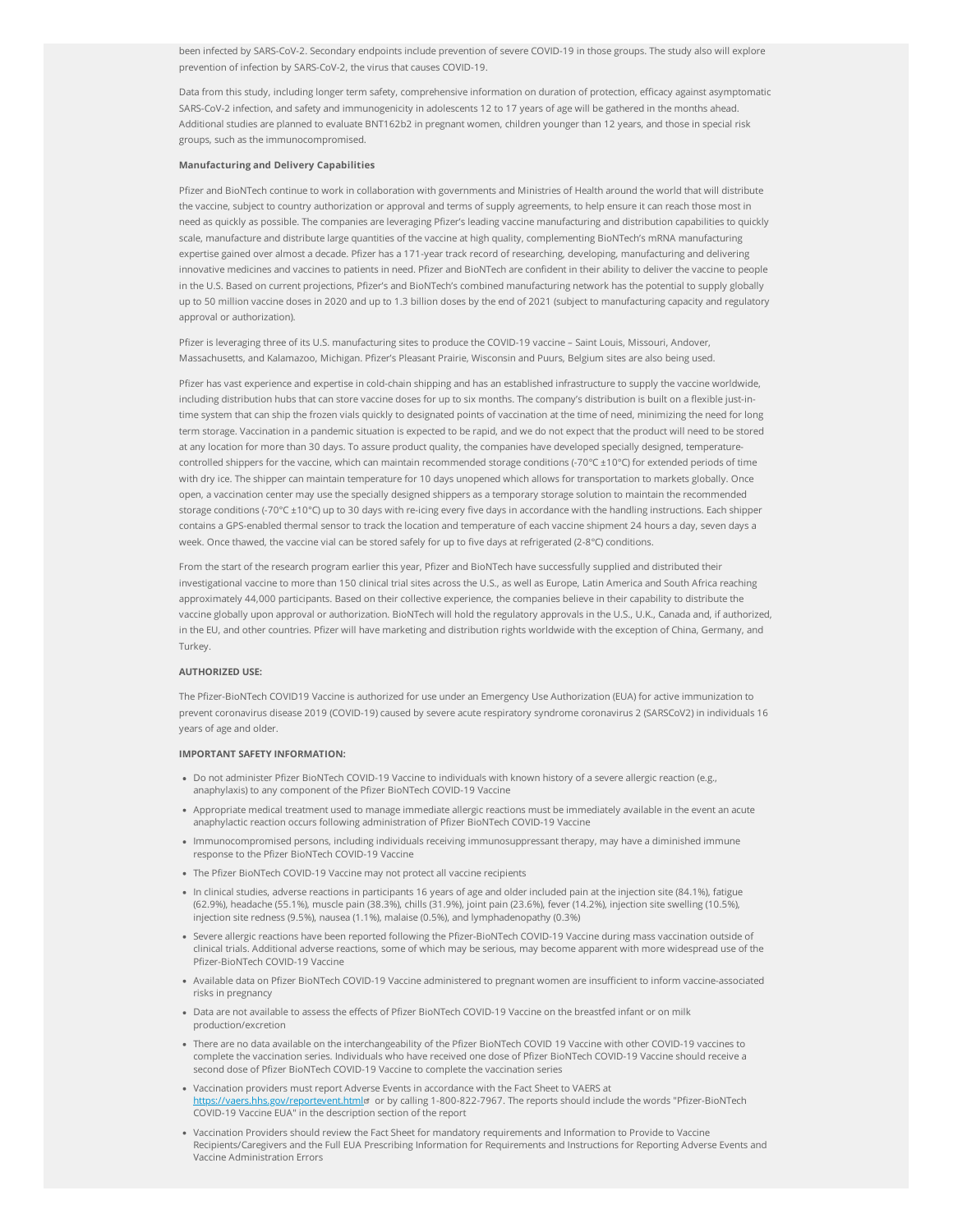Please see Emergency Use Authorization (EUA) Fact Sheet for Healthcare Providers Administering Vaccine (Vaccination Providers) and Full EUA Prescribing Information available at [www.cvdvaccine.com](https://cts.businesswire.com/ct/CT?id=smartlink&url=http%3A%2F%2Fwww.cvdvaccine.com&esheet=52347443&newsitemid=20201211005640&lan=en-US&anchor=www.cvdvaccine.com&index=9&md5=91cd293d1185fb95d858845a8ae5e4dc)<sup>a</sup>.

## **About Pzer: Breakthroughs That Change Patients' Lives**

At Pfizer, we apply science and our global resources to bring therapies to people that extend and significantly improve their lives. We strive to set the standard for quality, safety and value in the discovery, development and manufacture of health care products, including innovative medicines and vaccines. Every day, Pfizer colleagues work across developed and emerging markets to advance wellness, prevention, treatments and cures that challenge the most feared diseases of our time. Consistent with our responsibility as one of the world's premier innovative biopharmaceutical companies, we collaborate with health care providers, governments and local communities to support and expand access to reliable, affordable health care around the world. For more than 150 years, we have worked to make a difference for all who rely on us. We routinely post information that may be important to investors on our website at www.Pfizer.com. In addition, to learn more, please visit us on www.Pfizer.com and follow us on Twitter at @Pfizer and @Pfizer Newsd , [LinkedIn](https://cts.businesswire.com/ct/CT?id=smartlink&url=https%3A%2F%2Fwww.linkedin.com%2Fcompany%2Fpfizer&esheet=52347443&newsitemid=20201211005640&lan=en-US&anchor=LinkedIn&index=14&md5=a94513e280895d25bed2d4183dc31a32)<sup>o</sup>, [YouTube](https://cts.businesswire.com/ct/CT?id=smartlink&url=https%3A%2F%2Fwww.youtube.com%2Fpfizer&esheet=52347443&newsitemid=20201211005640&lan=en-US&anchor=YouTube&index=15&md5=865083fa339c62dac770ab2072bf2053) and like us on Facebook at **Facebook.com/Pfizer** .

#### **Pfizer Disclosure Notice**

The information contained in this release is as of December 11, 2020. Pfizer assumes no obligation to update forward-looking statements contained in this release as the result of new information or future events or developments.

This release contains forward-looking information about Pfizer's efforts to combat COVID-19, the collaboration between BioNTech and Pfizer to develop a COVID-19 vaccine, the BNT162 mRNA vaccine program and modRNA candidate BNT162b2 (including qualitative assessments of available data, potential benefits, expectations for clinical trials, an Emergency Use Authorization in the U.S., other regulatory submissions, the anticipated timing of regulatory submissions (including the anticipated timing of filing of a Biologics License Application in the U.S.), regulatory approval or authorization and anticipated manufacturing, distribution and supply) involving substantial risks and uncertainties that could cause actual results to differ materially from those expressed or implied by such statements. Risks and uncertainties include, among other things, the uncertainties inherent in research and development, including the ability to meet anticipated clinical endpoints, commencement and/or completion dates for clinical trials, regulatory submission dates, regulatory approval dates and/or launch dates, as well as risks associated with clinical data (including the Phase 3 data), including the possibility of unfavorable new preclinical or clinical trial data and further analyses of existing preclinical or clinical trial data; the ability to produce comparable clinical or other results, including the rate of vaccine effectiveness and safety and tolerability profile observed to date, in additional analyses of the Phase 3 trial and additional studies or in larger, more diverse populations upon commercialization; the risk that more widespread use of the vaccine will lead to new information about efficacy, safety, or other developments, including the risk of additional adverse reactions, some of which may be serious;the risk that clinical trial data are subject to differing interpretations and assessments, including during the peer review/publication process, in the scientific community generally, and by regulatory authorities; whether and when additional data from the BNT162 mRNA vaccine program will be published in scientific journal publications and, if so, when and with what modifications; whether regulatory authorities will be satisfied with the design of and results from these and any future preclinical and clinical studies; whether and when a Biologics License Application for BNT162b2 may be filed in the U.S. and whether and when other biologics license and/or emergency use authorization applications may be filed in particular jurisdictions for BNT162b2 or any other potential vaccines; whether and when any applications that may be pending or filed for BNT162b2 (including a potential Biologics License Application in the U.S.) may be approved by particular regulatory authorities, which will depend on myriad factors, including making a determination as to whether the vaccine's benefits outweigh its known risks and determination of the vaccine's efficacy and, if approved, whether it will be commercially successful; decisions by regulatory authorities impacting labeling, manufacturing processes, safety and/or other matters that could affect the availability or commercial potential of a vaccine, including development of products or therapies by other companies; disruptions in the relationships between us and our collaboration partners or third-party suppliers; risks related to the availability of raw materials to manufacture a vaccine; challenges related to our vaccine's ultra-low temperature formulation and attendant storage, distribution and administration requirements, including risks related to handling after delivery by Pfizer; the risk that we may not be able to successfully develop non-frozen formulations; the risk that we may not be able to create or scale up manufacturing capacity on a timely basis or have access to logistics or supply channels commensurate with global demand for our vaccine, which would negatively impact our ability to supply the estimated numbers of doses of our vaccine within the projected time periods indicated; whether and when additional supply agreements will be reached; uncertainties regarding the ability to obtain recommendations from vaccine technical committees and other public health authorities and uncertainties regarding the commercial impact of any such recommendations; uncertainties regarding the impact of COVID-19 on Pfizer's business, operations and financial results; and competitive developments.

A further description of risks and uncertainties can be found in Pfizer's Annual Report on Form 10-K for the fiscal year ended December 31, 2019 and in its subsequent reports on Form 10-Q, including in the sections thereof captioned "Risk Factors" and "Forward-Looking Information and Factors That May Affect Future Results", as well as in its subsequent reports on Form 8-K, all of which are filed with the U.S. Securities and Exchange Commission and available at [www.sec.gov](https://cts.businesswire.com/ct/CT?id=smartlink&url=https%3A%2F%2Fwww.globenewswire.com%2FTracker%3Fdata%3DRnYjuX1qNnk63wnFRI2njqkWCUtSvj6x_99MqPLwYIXuudw4effilg2LyEquwqm-7QGJ6tM6dhKt8Yb6iY-5gw%3D%3D&esheet=52347443&newsitemid=20201211005640&lan=en-US&anchor=www.sec.gov&index=17&md5=3b3cc3e5a9f9f193ae6155a10b377d23) a and www.pfizer.com.

## **About BioNTech**

Biopharmaceutical New Technologies is a next generation immunotherapy company pioneering novel therapies for cancer and other serious diseases. The Company exploits a wide array of computational discovery and therapeutic drug platforms for the rapid development of novel biopharmaceuticals. Its broad portfolio of oncology product candidates includes individualized and off-the-shelf mRNA-based therapies, innovative chimeric antigen receptor T cells, bi-specific checkpoint immuno-modulators, targeted cancer antibodies and small molecules. Based on its deep expertise in mRNA vaccine development and in-house manufacturing capabilities, BioNTech and its collaborators are developing multiple mRNA vaccine candidates for a range of infectious diseases alongside its diverse oncology pipeline. BioNTech has established a broad set of relationships with multiple global pharmaceutical collaborators, including Genmab, Sanofi, Bayer Animal Health, Genentech, a member of the Roche Group, Regeneron, Genevant, Fosun Pharma, and Pfizer. For more information, please visit [www.BioNTech.de](https://cts.businesswire.com/ct/CT?id=smartlink&url=http%3A%2F%2Fwww.BioNTech.de&esheet=52347443&newsitemid=20201211005640&lan=en-US&anchor=www.BioNTech.de&index=19&md5=2894febdbd8f639bd150326747ccaf07)

#### **BioNTech Forward-looking statements**

This press release contains "forward-looking statements" of BioNTech within the meaning of the Private Securities Litigation Reform Act of 1995. These forward-looking statements may include, but may not be limited to, statements concerning: BioNTech's efforts to combat